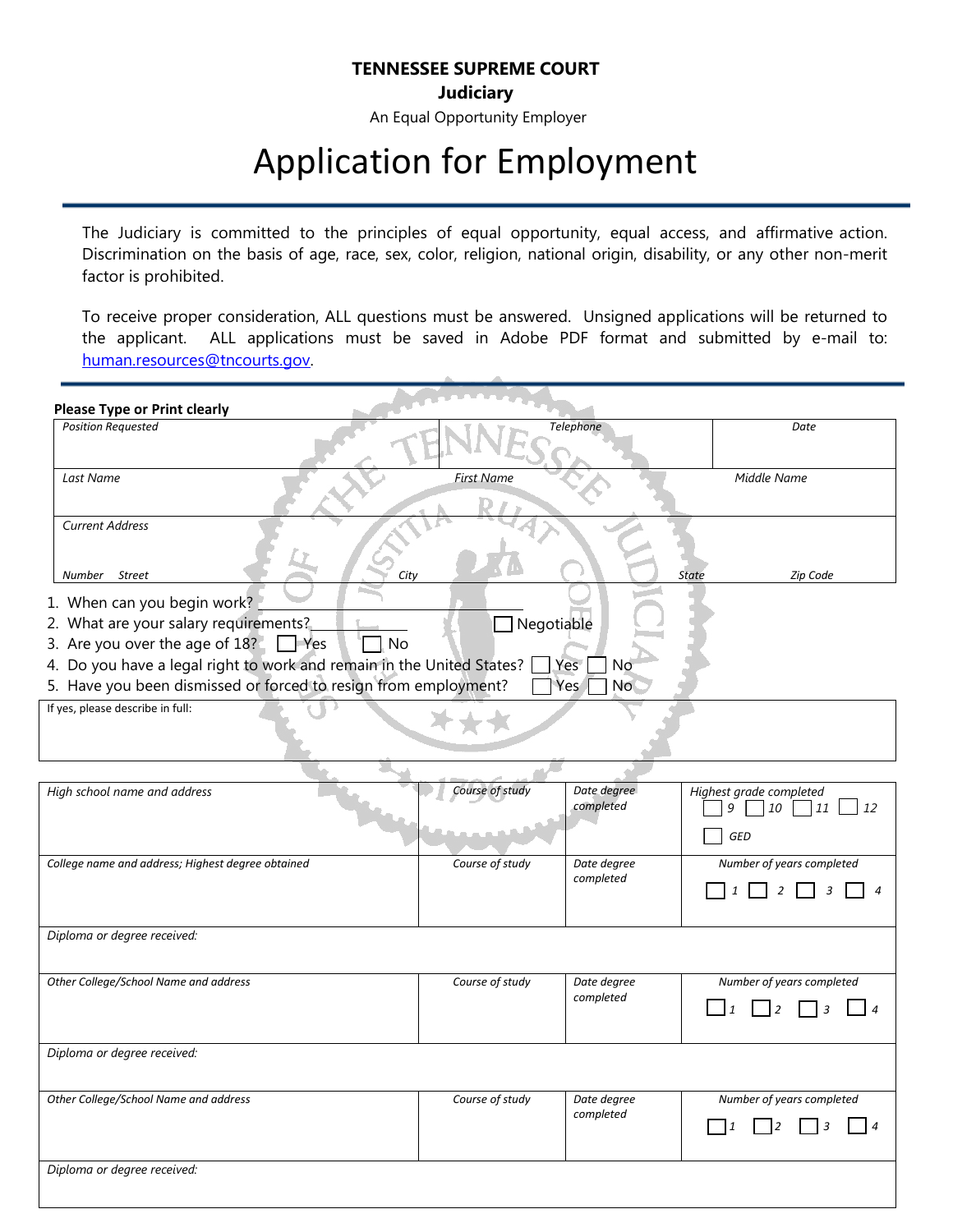## **EMPLOYMENT HISTORY**

Give names and addresses of previous employers (including civil service). List in order with current or last employer first. If you are now working, give name and address of present employer and state such reason or desire to quit. Also give reason for any lapse of time between periods of employment.

| Current Employer_____________________<br>Employed: From Mo______Yr._______to Mon______ Yr.________ | Describe your duties: |
|----------------------------------------------------------------------------------------------------|-----------------------|
|                                                                                                    |                       |
|                                                                                                    |                       |
|                                                                                                    |                       |
|                                                                                                    |                       |
|                                                                                                    |                       |
| Number of employees you supervised _________                                                       |                       |
| Name and title of your immediate supervisor                                                        |                       |
|                                                                                                    |                       |
|                                                                                                    | Describe your duties: |
| Previous Employer<br>Employed: From Mo______Yr._______to Mon_______Yr.___                          |                       |
| Title of position<br>Starting Salary<br>Last Salary                                                |                       |
|                                                                                                    |                       |
|                                                                                                    |                       |
| Reason for Leaving<br>Address of employer                                                          |                       |
|                                                                                                    |                       |
| Number of employees you supervised                                                                 |                       |
| Name and title of your immediate supervisor                                                        |                       |
|                                                                                                    |                       |
|                                                                                                    | Describe your duties: |
| Employed: From Mo______Yr._______to Mon______Yr.____                                               |                       |
|                                                                                                    |                       |
|                                                                                                    |                       |
| Reason for Leaving                                                                                 |                       |
|                                                                                                    |                       |
|                                                                                                    |                       |
| Number of employees you supervised _____                                                           |                       |
| Name and title of your immediate supervisor                                                        |                       |
|                                                                                                    |                       |
|                                                                                                    | Describe your duties: |
| Employed: From Mo______Yr._______to Mon______ Yr.________                                          |                       |
|                                                                                                    |                       |
|                                                                                                    |                       |
|                                                                                                    |                       |
|                                                                                                    |                       |
|                                                                                                    |                       |
| Name and title of your immediate supervisor                                                        |                       |
|                                                                                                    |                       |
|                                                                                                    |                       |
|                                                                                                    |                       |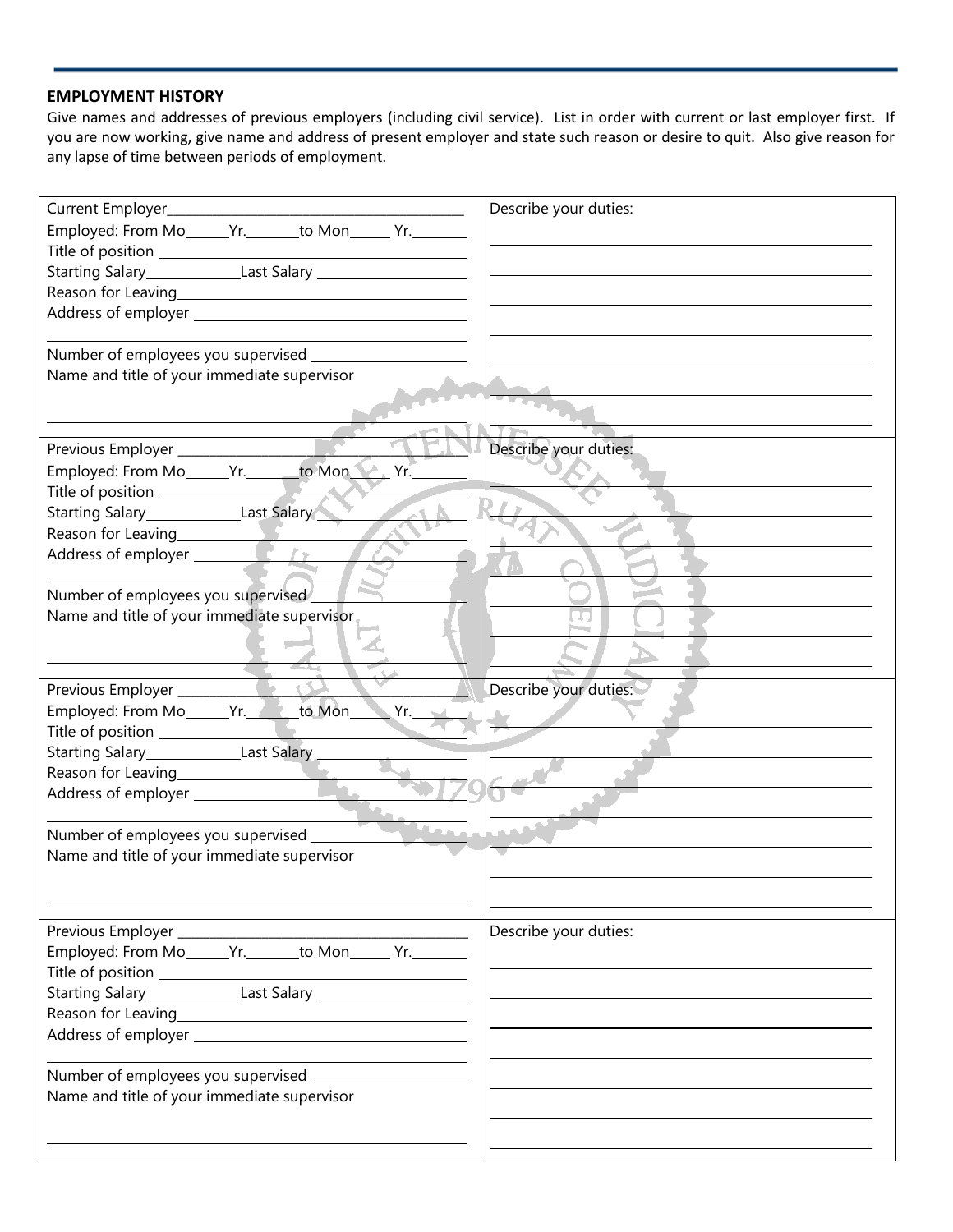## **Please read carefully and sign below**

I understand and voluntarily agree to the following:

- 1. The facts set forth in my application for employment are true and complete to the best of my knowledge. I understand that any misrepresentations, omissions or false statements on this applicatio n shall be considered sufficient cause for refusal of employment, or if employed, termination of employment.
- 2. I am a citizen or have a legal right to work and remain in the United States. I will provide identification when required.
- 3. I authorize and request that all of my present and former employers and those individuals I have listed as personal references furnish information about my employment record, including a statement of the reason for the termination of my employment, work performance, abilities, and other qualities pertinent to my qualifications for employment, hereby releasing them from any and all liability for damages arising from furnishing the requested information.
- 4. Nothing in this document should be construed as contractual in nature.

Applicant Signature:

Date Signed: